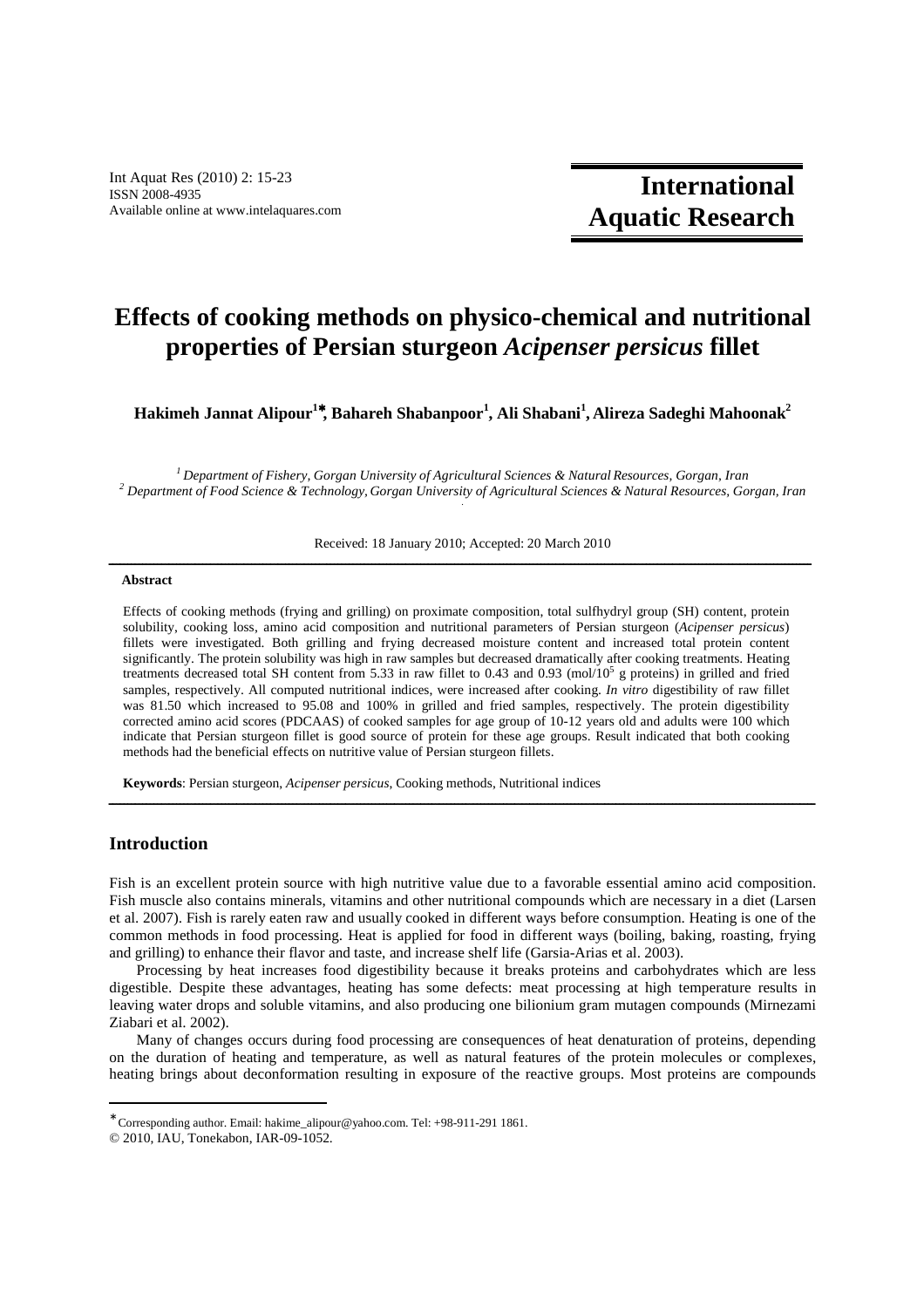susceptible to quality and quantity changes during heat processing as loss of solubility of temperature-sensitive proteins can be utilized as an indicator of the time and temperature that had been applied in heat processing of various foods (Sikorski 2001).

The consumption of processed foods has increased due to the impositions of modern life, where food preparation time is a main factor (Saldana and Bragagnolo 2008). Processing of food products is connected with the application of high temperature treatment, high pressure, alkaline or acidic media and water elution. Changes to foods that are produced by these treatments should be known in order to limit the loss of valuable compounds of natural products, improve the process itself and achieve foods with the best nutritional value.

Persian sturgeon (*Acipenser persicus*) is one of the most important sturgeon fishes in the south coast of the Caspian Sea that has presented high amount (67.5%) of sturgeons hunting (Kose et al. 2001). This species have commercial importance not only for caviar but also for having meat with high marketability. There is no report indicating effects of heating on Persian sturgeon fillet proteins. In Iran, fish is treated by one of various cooking processes that can make changes in its composition. Since the method of preparation can affect the protein quality, therefore in the present study the effects of two different cooking methods (the most common cooking method in Iran) on the protein quality of sturgeon fillet were investigated.

# **Materials and methods**

#### *Preparation of samples*

Female Sturgeon fish with 175 cm length and 28 kg weight (without caviar) were caught in 29th October 2008 from the south coast of the Caspian Sea (Mian Ghale region, Ashourade Island) in Golestan province, Gorgan, Iran. The fish were immediately transferred to the laboratory in ice at a ratio of 2:1 (at least 1 h) with the fish rigor-morties was not passed. Head, viscera and skin of fish were removed, then fish were washed and filleted. These fillets from middle part of fish (average weight of  $220\pm 21$ g) were divided in to 3 groups randomly.

One group was kept raw and used as a reference (R). The other two groups were cooked: One group was fried (F), and the other group was grilled (G). The fillets were fried in sunflower oil at 180 °C for 6 min at an automatic fryer (ADR2, Portugal).Other fillets were grilled for 30 min on a stainless steel grill (Bq100, Delongi, Germany) at 50-60 Hz frequency.

# *Determination of proximate composition*

The fillets were first minced using a kitchen blender (Depose, moulinex, Italy) and homogenized before the analysis. The moisture was determined by drying in an oven at 70 ºC to the constant weight (AOAC 2000, Mehod No. 934.01). Total fat was extracted with petroleum ether (BP 60-40 ºC) using the Soxtec System (416 SE, Gerhardt, Germany; Garcia-Arias et al. 2003).

Ash was determined gravimetrically using a muffle furnace by heating at 500 °C to the constant weight (AOAC) 2000, Mehod No. 942.05). Protein was determined by the Kjeldahl procedure using conversion factor of 6.25 (AOAC 2000, Mehod No. 988.05). Protein loss was calculated from the difference in the protein content of sturgeon fillet before and after each cooking method (frying and grilling): %Protein loss  $(w.b) = %$  Protein before cooking (w.b) - % Protein after cooking (w.b)

#### *Cooking loss measurement*

Cooking loss was measured according to the method of Niamnuy et al. (2008) and was calculated from the difference in the mass of sturgeon fillet before and after each cooking method (frying and grilling). % Cooking loss = (Mass before cooking – Mass after cooking) / Mass before cooking  $\times$  100

#### *Determination of total sulphydryl content*

Total sulfhydryl content was determined using 5,5-dithio-bis (2-nitrobenzoic acid) (DTNB), using the method described by Ellman (1959), modified by Benjakul et al. (1997). Nine ml of 0.2 M Tris–HCl buffer, pH 6.8, containing 8 M urea, 2% SDS and 10 mM EDTA, were added to 1 ml of 0.4% NAM solution (natural actomyosin). 0.4 ml of 0.1% DTNB, in 0.2 M Tris–HCl (pH 8.0), was added to 4 ml of the latter mixture and was incubated at 40 °C for 25 min. The absorbance at 412 nm was measured using a UV-16001 spectrophotometer (Shimadzu, Kyoto, Japan). A blank was conducted by replacing the sample with 0.6 M KCl. Sulfhydryl content was calculated using the extinction coefficient of 13,900 M/cm.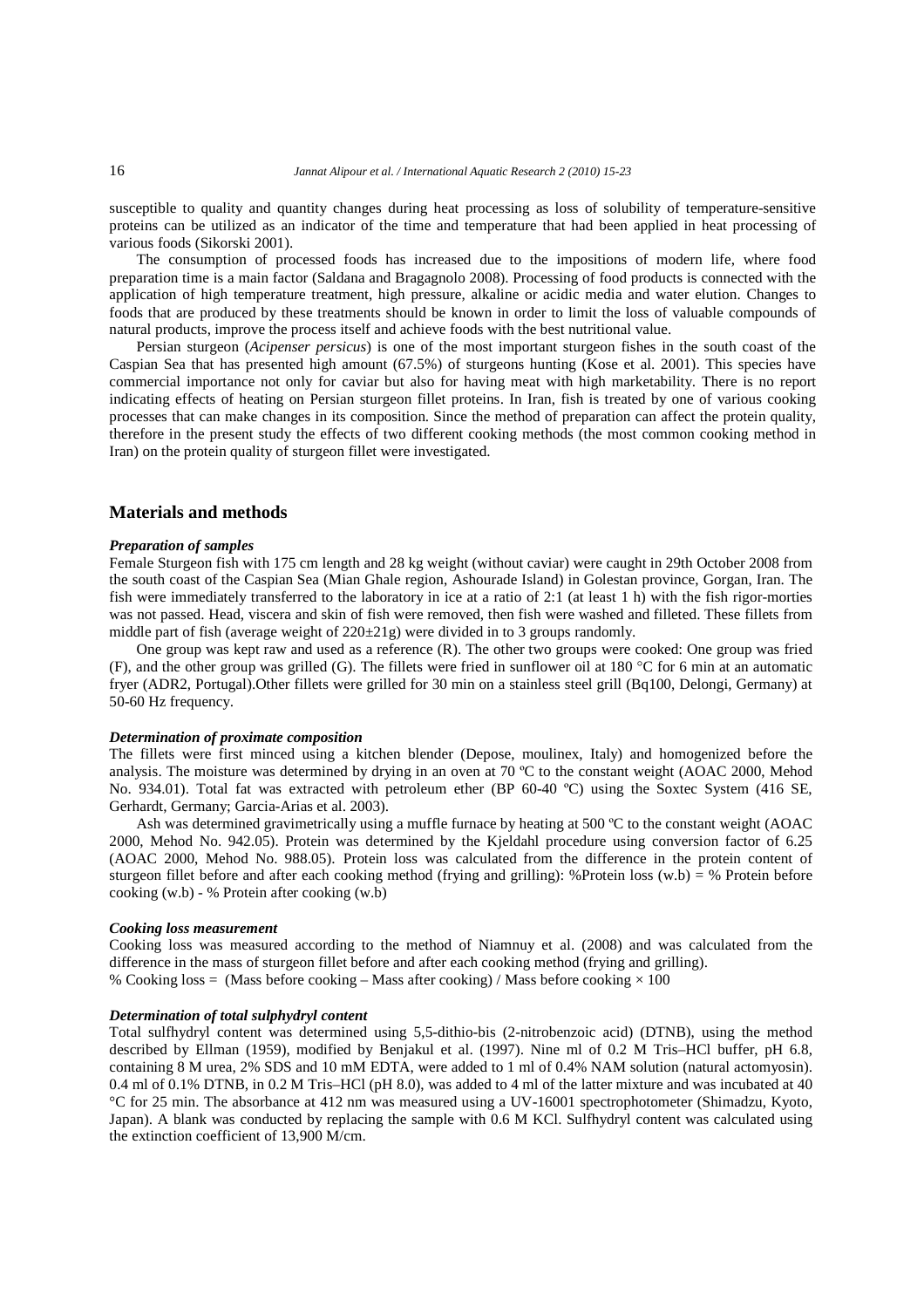#### *Protein solubility and isoelecteric point*

Protein solubility was determined according to the method of Lee et al. (1992), with some modifications. 40 ml of distilled water was added to 2 g sample and the mixture was stirred using a magnetic stirrer (RHB2, IKA, Germany). The pH of slurry was adjusted to pH 1-12 by the addition of  $1N / 0.1N$  HCl or  $1N / 0.1N$  NaOH. The volume was adjusted to 50 ml with distilled water and was shaken for 1h at room temperature (27 ºC), centrifuged at 4063g for 20 min at 4 ºC and the pH of the supernatant was recorded.

Protein content of supernatants was determined using the Kjeldahl method. Percentages of soluble protein in the supernatant, relative to the total protein, were calculated at each pH value. The *pI* was estimated as the pH value corresponding to the minimum solubility percentage.

#### *In vitro digestibility*

*In vitro* digestibility was determined using pepsin pancreatin enzymes based on the method described by Akeson and Stahman (1964). Pepsin and pancreatin digest were applied by incubation of 100 mg protein equivalent sample with 1.5 mg pepsin of 0.1N HCl at 37 °C for 3h. After neutralization with 0.2N NaOH, 4 mg pancreatin in 7.5 ml of phosphate buffer of pH 8.0 was added. One ml of toluene was added to prevent microbial growth and the solution was incubated for additional 24 h at 37 ºC.

An enzyme blank was prepared in the same way without sample. After 24h, the enzyme was inactivated by the addition of 10 ml 10% TCA to precipitate undigested protein. The volume was made up to 100 ml and centrifuged at 4063 g for 20 min. the protein content of clear supernatant was determined by Kjeldahl method. The *in vitro* digestibility was calculated as percentage of the total protein solubilised after enzyme hydrolysis.

#### *Amino acid composition*

Sample preparation was conducted by hydrolysis with 6 M HCl at 110 °C for 12 h and derivatisation using phenyl isothiocyanate prior to HPLC analysis. The total amino acids and free amino acids were analyzed by the Pico Tag method (Waters Corporation, Milford, MA), using a Pico Tag column (3.9  $\times$  150 mm; Waters) at a flow rate of 1 ml/min with UV detection. Breez® software was applied to data analysis. Tryptophan was extracted according to the method of Concon (1975) and estimated by the method described by Swakais and Pest (1990).

### *Chemical score*

Chemical score was calculated using the following formula (FAO/WHO 1990): (essential amino acid in test protein / total essential amino acid in test protein)  $\times$  (total essential amino acid in egg/ essential amino acid in egg)  $\times$  100

# *Computed protein efficiency ratio (C-PER)*

C-PER was calculated by the method described by Satterlee et al. (1979) using following formula:  $C-PER = -2.1074 + 7.1312(SPC) - 2.5188(SPC)^{2}$ 

Where SPC is the essential amino acid score ratio of a sample with respect to casein.

#### *Essential amino acid index (EAAI) and biological value (BV)*

EAAI was calculated by method described by Oser (1951) and BV was calculated using the formula of Oser  $(1959)$ 

 $BV = 1.09$ (EAA Index) – 11.7.

#### *Nutritional index (NI)*

NI was calculated using formula presented by Crisan and Sands (1978). NI= (EAA index  $\times$  % Protein)/100

#### *Protein digestibility corrected amino acid score (PDCAAS)*

PDCAAS was calculated using the method described by Sarwar and McDonough (1990) using the essential amino acid composition of the test sample and the amino acid pattern suggested by FAO/WHO (1990) for 10-12 year old children and adults.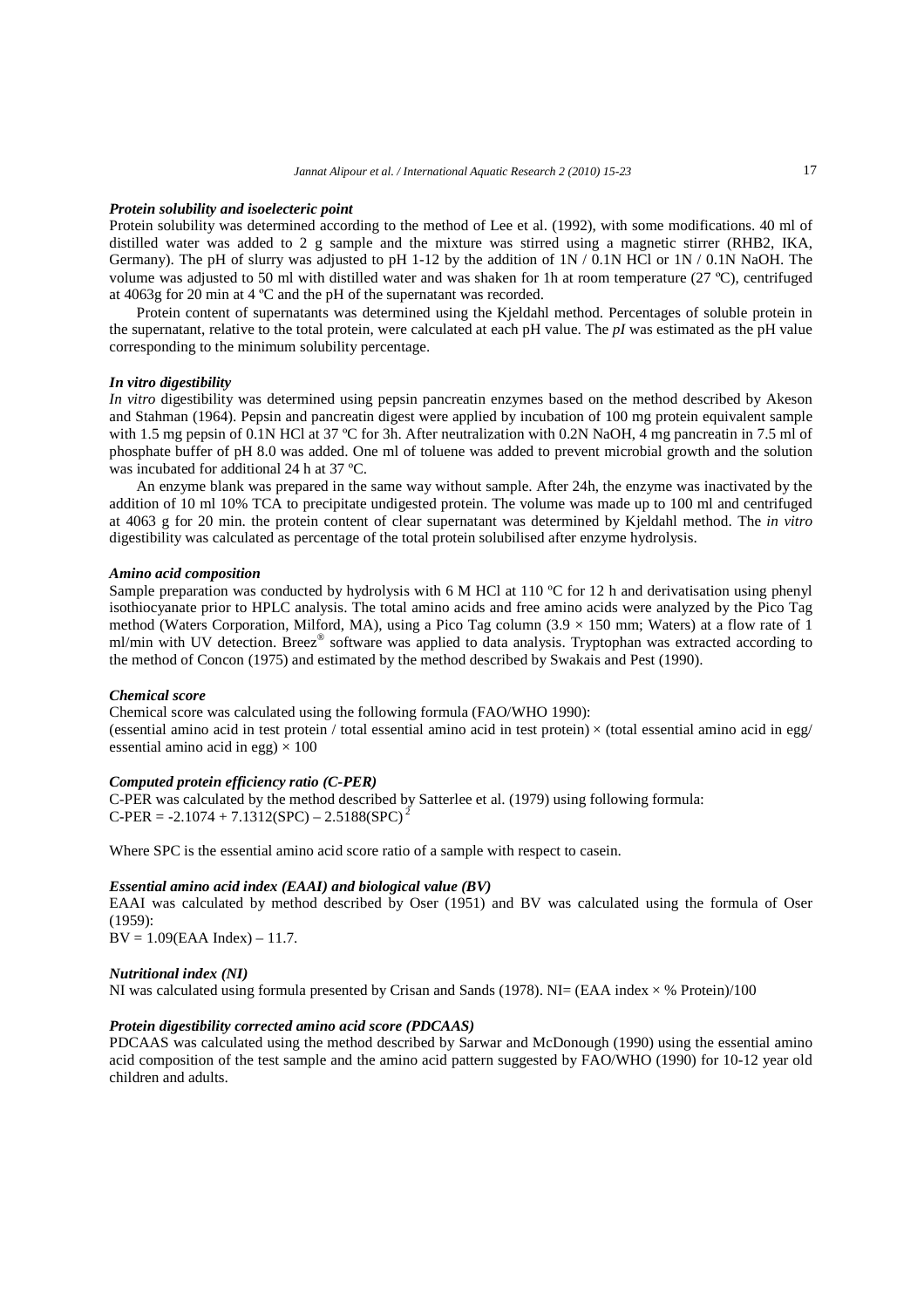#### *Statistical analysis*

Data were analysed using one-way analysis of variance (ANOVA) and followed by the Duncan's new multiple rang test (DMRT) with 0.05 probability of Type-I error (Snedecor and Cochran 1967). Statistical analyses were performed using the SAS software version 9.1.

# **Results and discussion**

#### *Proximate composition*

The proximate compositions of raw and cooked fish samples are presented in Table 1. Changes in dry matter and protein between raw and cooked samples were found to be significant. Cooked samples had higher content of protein compared to raw fish samples, which were in agreement with Garcia-Arias et al. (2003); Gokoglu et al. (2004); and Saldana et al. (2007). Fried fish had higher levels of fat compared to raw and grilled fish, mainly due to the absorption of frying oil by the fish.

The moisture content decreased during cooking which caused the protein and fat contents to increase significantly. Pandey et al. (2008); Musaiger and D'Souza (2008) have reported similar findings. Ash content increased after cooking but it was not statistically significant.

Table 1. Effect of different cooking methods, grilling and frying on the proximate composition of Persian sturgeon fillets  $(g/100)$ g wet basis)\*

|                 | Samples                        |                            |                            |
|-----------------|--------------------------------|----------------------------|----------------------------|
|                 | Raw                            | Grilled                    | Fried                      |
| Moisture $(\%)$ | $63.2 \pm 0.41$ <sup>a**</sup> | $52.9 \pm 0.25^{\rm b}$    | $45.2 \pm 0.44^c$          |
| Protein (%)     | $21.4 \pm 0.38^b$              | $31.0 \pm 0.20^a$          | $32.0 \pm 0.55^{\text{a}}$ |
| Fat $(\%)$      | $13.1 \pm 1.13^b$              | $14.4 \pm 0.06^b$          | $20.3 \pm 0.33^{\circ}$    |
| Ash $(\%)$      | $3.33 \pm 0.33^{\text{a}}$     | $3.41 \pm 0.28^{\text{a}}$ | $3.45 \pm 0.01^a$          |

 $*$  Mean  $\pm$  SD of three determinations.

∗∗Different superscript in each row show significant differences (*P* < 0.05).

#### *Cooking loss*

The moisture content of sturgeon fillets were 63% and reduced to around 53% and 45%, after grilling and frying, respectively. Most water in muscle is held within the myofibrils, in the space between the thick filaments (myosin) and thin filaments (actin) and some water is located in the connective tissue (Offer et al. 1989). As cooking proceeded, heat induced protein denaturation and aggregation leading to shrinkage of both the filament lattice and the collagen and also to exposition of hydrophobic areas of the myofibrillar structure, which allow new intra and inter- protein interactions that resulted in a more dense protein structure (Straadt et al. 2007). Hence, water was pressed out of the muscle cells leading to water loss.

Cooking led to a significant loss of solid matter. The cooking yield was different depending on the cooking process. The changes in cooking losses tended to have a linear relationship with the time and temperature of cooking (Garsia-Segovia et al. 2007). The amount of loss is probably related to the composition of muscle, denaturation of proteins by the ionic strength of the extra cellular fluid and oxidation of lipids, which decreases the solubility of proteins (Dyer and Dingle 1967).

# *Effect of cooking on sulphydryl content*

Sulrhydryl (SH) content of raw, grilled and fried samples are shown in Table 2. There were significant differences in SH contents among different samples. Heat treatment decreased considerably the total SH contents in grilled and fried samples which are in agreement with Tang et al. (2009). Reduction in SH group is related to some rheological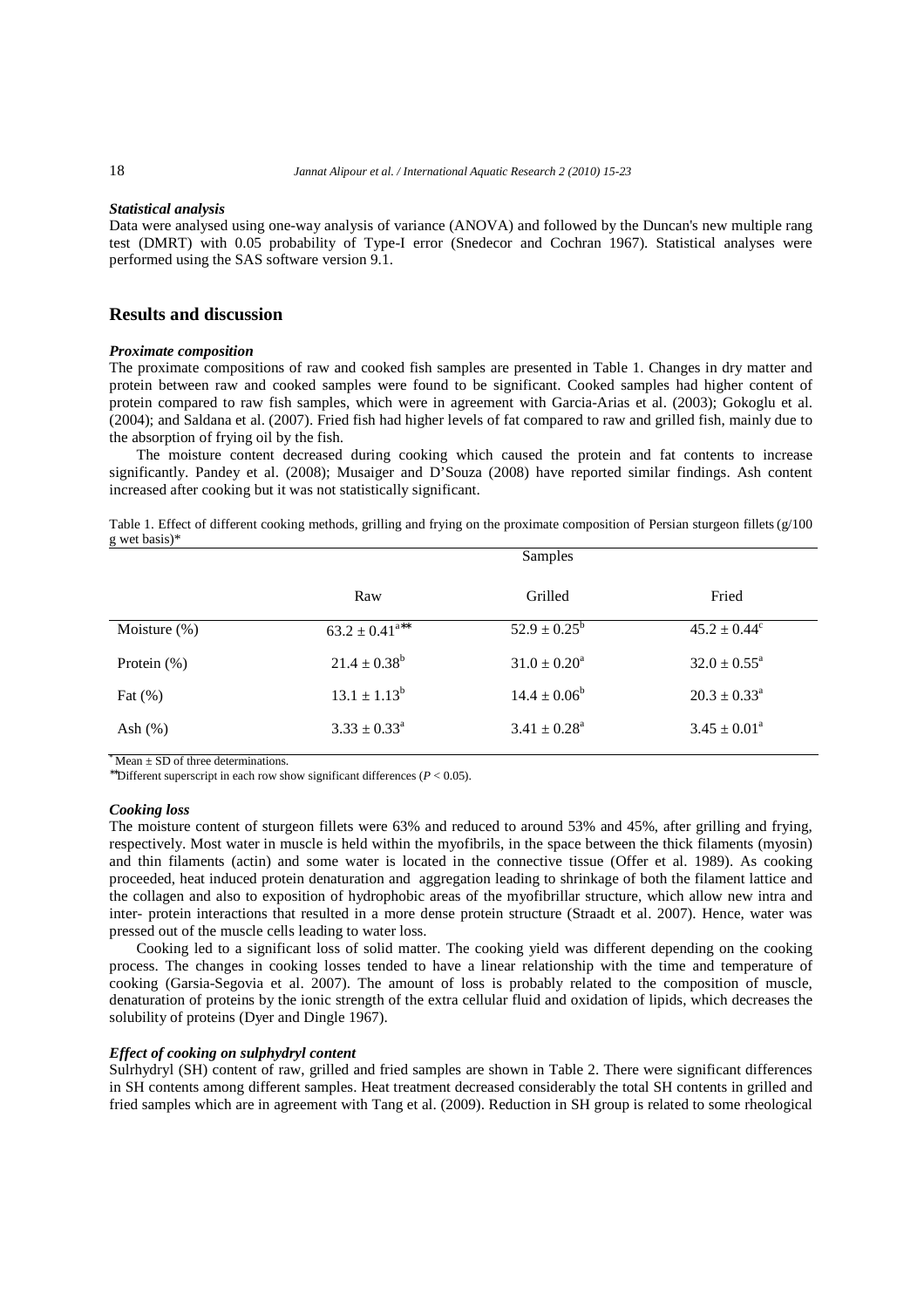changes which are brought about in heated meat and fish by aggregation of proteins due to the formation of new hydrogen and disulfide bonds as well as hydrophobic interactions (Takeshi et al. 1994).

Table 2. Total sulfhydryl content of raw and cooked Persian sturgeon fillets (mol/10<sup>5</sup>g protein)<sup>\*</sup> Samples **Raw** Grilled Fried Total SH content  $5.33 \pm 0.33$ <sup>a\*</sup>  $0.430 \pm 0.07^b$   $0.930 \pm 0.06^b$ 

 $*$  Mean  $\pm$  SD of three determinations.

∗∗Different superscript show significant differences (*P* < 0.05).

During cooking of foods, the thiol-disulfide exchange reactions may be mainly responsible for the aggregation of proteins. Furthermore, the SH groups in amino acid residues in proteins may also react with formaldehyde (Synowiecki and Shahidi 1991). Another researcher declared that aggregation of myofibril proteins in thermal process depends on the oxidation of sulfydryl groups, which show considerable reductions during heating (Romero et al. 2009).

#### *Protein solubility*

Figure 1 displays the protein solubility behavior of raw and cooked sturgeon filets as a function of pH. All three samples showed a typical behavior, showing a U-shaped solubility curve with a minimum solubility at isoelectric point, which is around pH 5. Solubility were increased at both side of this point.



Fig. 1. Protein solubility profile of raw and cooked sturgeon fillets at different pH values

Raw samples showed high protein solubility at acidic and alkaline pH values. These data were simillar to findings of Undeland et al. (2002) on white muscle of herring (*Clupea harengus*) and Kristinsson et al*..* (2005) on Atlantic croaker (*Micropogonias undulatus*) who studied protein yield using the acid and alkaline processes. Protein solubility decreased significantly in both grilled and fried samples at all pH values (Fig. 1).

In grilled samples, protein solubility at pH 2 was 19%, compared to 89% in raw samples. At pH 11, solubility in grilled sample was 35 while in raw sample was 87%. Fried samples had similar solubility behavior as grilled samples. The protein solubility in fried samples at pH 2 and 11 was 25% and 23%, respectively, which was low compared to raw samples. Reduction in protein solubility due to heat processing has been reported (Romero et al. 2009; Bourtoom et al. 2009). The data show that the heating treatments denature the proteins of sturgeon fillets and reduce their solubility in water at different pH.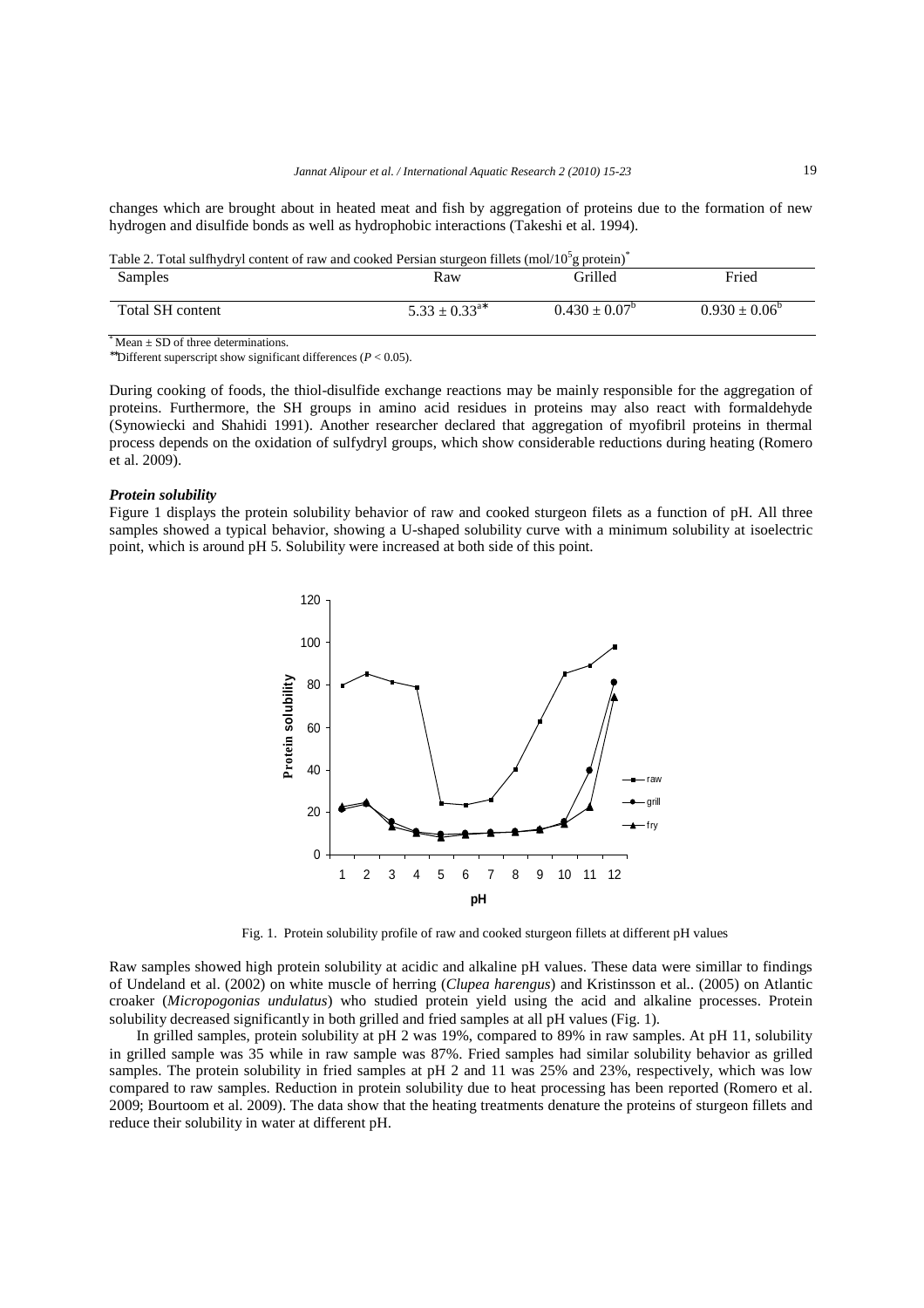| Amino acid                        | Raw                          | Grilled                      | Fried                          |
|-----------------------------------|------------------------------|------------------------------|--------------------------------|
| Aspartic acid                     | $9.94 \pm 0.01^{b***}$       | $9.92 \pm 0.03^b$            | $10.1 \pm 0.08^a$              |
| Threonine **                      | $3.93 \pm 0.03^a$            | $3.63 \pm 0.06$ <sup>c</sup> | $3.85 \pm 0.01^b$              |
| Serine                            | $2.74 \pm 0.01^a$            | $2.60 \pm 0.11^b$            | $2.60 \pm 0.14^b$              |
| Glutamic acid                     | $18.4 \pm 0.06^a$            | $18.2 \pm 0.08^b$            | $18.5 \pm 0.15^a$              |
| Proline                           | $4.74 \pm 0.17^a$            | $4.35 \pm 0.05^b$            | $4.12 \pm 0.01$ <sup>c</sup>   |
| Glycine                           | $4.45 \pm 0.11$ <sup>c</sup> | $4.76 \pm 0.01^b$            | $4.91 \pm 0.05^a$              |
| Alanine                           | $5.34 \pm 0.08$ <sup>c</sup> | $5.61 \pm 0.08^b$            | $5.78 \pm 0.12^a$              |
| Cysteine **                       | $0.81 \pm 0.02$ <sup>c</sup> | $1.07 \pm 0.01$ <sup>a</sup> | $0.900 \pm 0.07^b$             |
| Valine **                         | $5.41 \pm 0.05^{ab}$         | $5.39 \pm 0.01^b$            | $5.44 \pm 0.16^a$              |
| Methionine **                     | $2.29 \pm 0.06$ c            | $2.51 \pm 0.32^a$            | $2.49 \pm 0.19^b$              |
| Isoleucine **                     | $5.56 \pm 0.24$ <sup>a</sup> | $5.25 \pm 0.13^b$            | $5.40 \pm 0.14$ <sup>c</sup>   |
| Leucine **                        | $8.45 \pm 0.19$ <sup>c</sup> | $8.58 \pm 0.01^a$            | $8.54{\pm}0.03^{\mathrm{b}}$   |
| Tyrosine **                       | $2.89 \pm 0.01^b$            | $2.96 \pm 0.04^a$            | $2.76 \pm 0.08$ <sup>c</sup>   |
| Phenylalanine **                  | $4.30 \pm 0.01^a$            | $4.26 \pm 0.03^b$            | $4.31 \pm 0.02^a$              |
| Histidine                         | $5.19 \pm 0.05^{\text{a}}$   | $4.85 \pm 0.01^b$            | $4.50{\pm}0.02^c$              |
| Lysine                            | $9.42 \pm 0.25^a$            | $9.34 \pm 0.08^b$            | $9.07 \pm 0.07$ <sup>c</sup>   |
| Arginine                          | $6.08 \pm 0.03$ <sup>c</sup> | $6.55 \pm 0.09^b$            | $6.61 \pm 0.04$ <sup>a</sup>   |
| Triptophan **                     | $1.11 \pm 0.01^a$            | $0.0500 \pm 0.09^b$          | $0.0100 \pm 0.07$ <sup>c</sup> |
| Total essentional amino acids     | 42.97                        | 42.99                        | 42.76                          |
| Total non-essentional amino acids | 57.85                        | 56.89                        | 57.13                          |

Table 3. The amino acid composition (g amino acid/100 g protein) of raw, grilled and fried Persian sturgeon fillets\*

 $*$ Mean  $\pm$  SD of three determinations.

\*\* Essential amino acid.

∗∗∗Different superscript in each row show significant differences (*P* < 0.05).

# *In vitro protein digestibility (IVPD)*

The *in vitro* protein digestibility of Persian sturgeon fillets are presented in Table 4. There was no significant difference in IVPD between grilled and fried samples. The highest IVPD was observed in fried samples. As protein digestibility is influenced by the presence of antinutritive factors (Liener 1976), different processing and cooking methods, that affect the levels of those antinutritive factors, will subsequently influence protein digestibility. Thermal treatments (grilling and frying) increased *in vitro* protein digestibility significantly in Persian sturgeon fillets. These results are in agreement with Wu and Mao (2008). In general, heating improves the digestibility of protein by inactivating enzyme inhibitors and denaturating the protein, which might expose new sites to the digestive enzyme action (Sikorski 2001).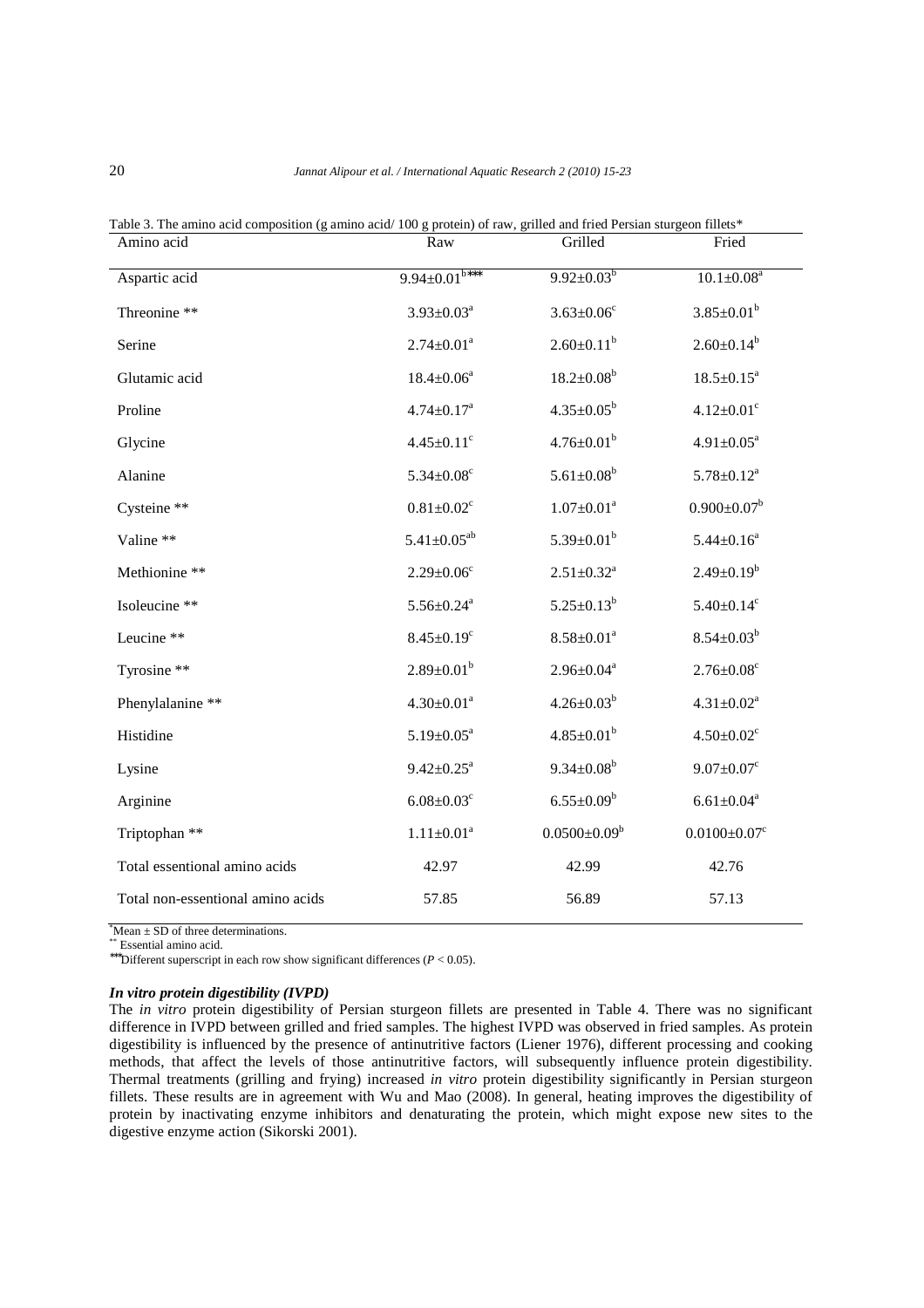| Parameters                                    | Raw                  | Grilled                        | Fried                    |
|-----------------------------------------------|----------------------|--------------------------------|--------------------------|
| <i>In vitro</i> protein digestibility $*(\%)$ | $81.5 \pm 0.35^{b*}$ | $95.1 \pm 0.49$ <sup>a**</sup> | $100.+0.02$ <sup>a</sup> |
| Chemical score (CS)                           | 63.0                 | 75.0                           | 71.0                     |
| Computed Protein Efficiency Ratio             | 2.32                 | 2.74                           | 2.85                     |
| Essentional amino acid index (EAA)            | 89.1                 | 89.7                           | 91.2                     |
| $10-12$ years old                             | 100                  | 100                            | 100                      |
| <b>PDCAAS</b>                                 |                      |                                |                          |
| Adults                                        | 100                  | 100                            | 100                      |
| Nutritional index (NI)                        | 19.1                 | 27.8                           | 29.2                     |
| Predicted Biological Value(BV)                | 85.4                 | 86.0                           | 87.7                     |

Table 4. Calculated Nutritional Indices of raw and cooked samples

 $*$  Mean  $+$  SD of three determinations.

∗∗Different superscript in firs row show significant differences (*P* < 0.05).

# *Amino acid composition*

Table 3 presents the amino acid composition of raw and cooked Persian sturgeon fillets. The amino acids composition of raw sample was similar to composition of *Huso huso* as reported by Kaya et al*..* (2008). Among all Amino acids glutamic acid showed the highest concentration, that was in agreement with results by others (Badiani et al. 1996). Tryptophan and cystein were the least amino acids in all three samples.

The total essential amino acids contents of different treatments ranged from  $42.7 \frac{\nu}{100}$  g protein in the fried fillets to 42.9 g/100 g protein in the grilled fillets. Grilling increased total essential amino acids contents in investigated fillet whereas frying caused a slight decrease in total essential amino acids. Both cooking methods increased glycine, methionine, leucine, alanine and arginine content but decreased significantly proline, threonine, histidine, lysine, isoleucine, tyrosine and tryptophan content.

The results showed that amount of all amino acids increased after cooking except glutamic acid (in grilled samples), proline, isoleucine, histidine, lysine and triptophan. The losses of some amino acids such as lysine in grilled and fried samples can be due to the formation of different Millard product during heating as reported by Garcia-arias et al. (2003). Lysine is the most susceptible amino acid in intact proteins because it has a free amino group at the epsilon carbon unit that is readily available to react with reducing sugars. Free lysine is even more reactive because it has two free amino groups.

Differences between serin and theronine content in raw sample compared to heat treated samples can be due to changes of these amino acids to other products, which lead to rupture of disulphide bond and liberation of a sulphid ion and free sulfur (Sikorski 2001).

Thermal degradation of tryptophan has been reported by Rakowska et al. (1975) and also by Friedman and Cuq (1988) who founded many derivation of tryptophn in fried products. On the other hand, oxidation in some sensitive amino acids (histidine and tryptophn) may be another reason for their reduction. The rate of thermal decomposition of sensitive amino acid residues generally increases with temperature as well as in the presence of oxygen and reducing sacharides (Sikorski 2001). The results showed no significant changes in essential amino acid content in samples after each cooking methods.

# *Computed nutritional indices*

Different nutritional indices of raw and cooked samples are compared and presented in Table 4. The C-PER of raw fillet was 2.32 which was lower than the C-PER value of for fried and grilled samples respectively. These results are in agreement with those reported by Azizah et al. (2002).

The Essentional amino acid index (EAA) of grilled and fried samples was 89.7 and 91.2 respectively, which were higher than the value of 89.1 for raw fillet. The biological value of sturgeon fillets was 85.4, 86 and 87.7 for raw, grilled and fried samples, respectively. It can be seen that the C-PER of cooked samples was higher than that of raw fillets. However the nutritional index of cooked samples was nearly 1.5 times higher than raw fillet, indicating the positive affect of heating on nutritional quality of fillets. PDCAAS values for all age groups for both raw and cooked samples were 100.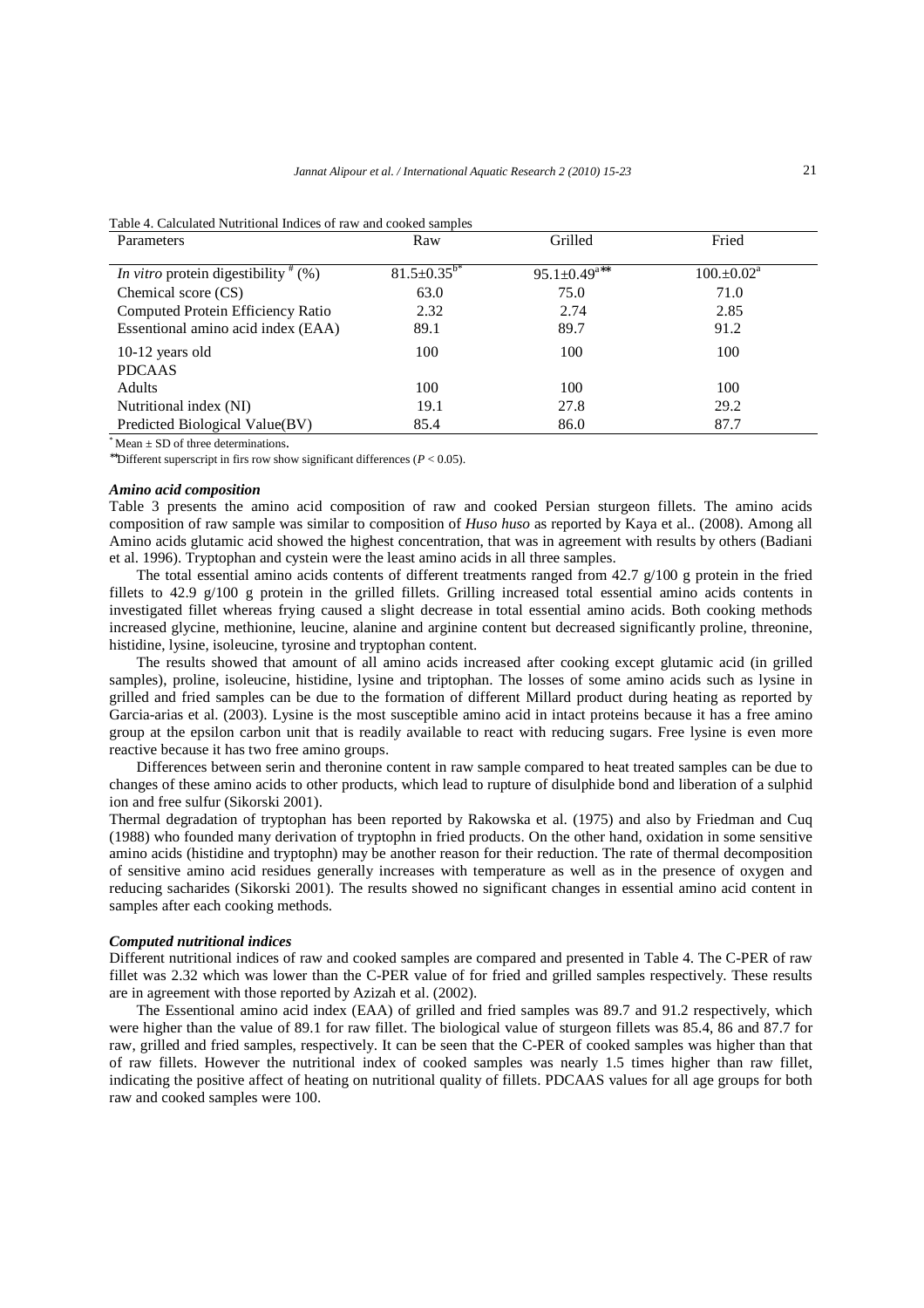The results clearly indicate that fish fillet is an excellent source of dietary protein. The chemical score was high in grilled and fried samples with values of 75 and 71, respectively. The lowest value was observed in raw samples with values of 63. These results agree with those reported by Ryu et al. (1994).

# **Conclusion**

As shown in this study, grilling and frying affect the proximate composition, protein solubility, Sulfhydryl content and nutritional quality of Persian sturgeon. Both cooking treatments improved the *in vitro* protein digestibility of fillets. The protein quality, in terms of PER, CS and EAAI, was improved after the cooking treatments. The results showed that the methionine and cysteine were the limiting amino acids in all samples. Both cooking methods had a similar effect on measured parameters. Therefore, both frying and grilling methods showed beneficial effects on protein quality and can be used for fish processing.

#### **Acknowledgements**

The authors are wishing to thank chemistry laboratory staffs, Agricultural Sciences and Natural Resources University of Gorgan, Iran, for their valuable help.

#### **References**

Akeson WR, Stahman MA. 1964. A pepsin pancreatin digest index of protein quality evaluation. J Nutr 83: 257-261.

- Association of official analytical chemists (AOAC). 2000. Official methods of analysis of AOAC international Methods 934.01, 988.05, 920.39, 942.05. Arlington, VA, USA: AOAC International.
- Azizah AH, Jamilah B, Gan HB. 2002. Nutritional quality of spray dried protein hydrolysate from Black Tilapia (*Oreochromis mossambicus*). J Food Chem 78: 69-74.
- Badiani A, Anfossi P, Fiorentini L, Gatta PP, Manfredini M, Nanni N, Stipa S, Tolomelli B. 1996. Nutritional composition of cultured sturgeon (*Acipenser spp*.). J Food Comp Anal 9: 171-190.
- Benjakul S, Seymour TA, Morrissey MT, An H. 1997. Physicochemical changes in Pacific whiting muscle proteins during iced storage. J Food Sci 62: 729–733.
- Bourtoom T, Chinnan MS, Jantawat P, Sanguandeekul R. 2009. Recovery and characterization of proteins precipitated from surimi wash-water. J Food Sci Technol 42: 599-605.
- Concon JM. 1975. Rapid and simple method for the determination of tryptophan in cereal grains. Anal Biochem 67: 206-219.
- Crisan EV, Sands A. 1978. Nutritional value of edible mushroom. In: Biology and Cultivation of Edible Mushrooms (ed. By S.T. Chang, and W.A. Hayer), pp. 137-168. New York: Academic Press.
- Dyer WJ, Dingle JR. 1967. In: fish as food. (1nd ed.by G. Borgstrom). New York: Academic Press.
- Ellman GL. 1959. Tissue sulfhydryl groups. Archives Biochem Biophysics 82: 70–77.
- FAO/WHO. 1990. Energy and protein requirements. Report of joint FAO/ WHO/UNU Expert Consultation Technical Report. FAO/WHO and United Nations University, Geneva, Series No. 724, pp. 116–129.
- Food Agriculture Organization (FAO) /World Health Organisation (FAO/WHO). (1990). Protein quality evaluation. Nutrition Meetings,Report Series 51, Rome.
- Friedman M, Cuq JL. 1988. Chemistry, analysis, nutritional value, and toxicology of tryptophan in food. A. Review. J Agri Food Chem 36: 1079-1093.
- Garcia Arias MT, Alvarez-Pontes E, Garcia-Linares MC, Garsia-Fernandez MC, Sanchez FJ. 2003. Cooking-freezing-reheating (CFR) of sardine (*Sardina pilchardus*) fillets. Effect of different cooking and reheating procedures on the proximate and fatty acid compositions. Food Chem 83: 349-356.
- Garcia-Segovia P, Andres-Bello A, Martynez-Monzo J. 2007. Effect of cooking method on mechanical properties, color and structure of beef muscle (*M. pectoralis*). J Food Eng 80: 813-821.
- Gokoglu N, Yerlikaya P, Cengiz E. 2004. Effect of cooking methods on the proximate composition and mineral contents of rainbow trout (*Oncorhynchus mykiss*). J Food Chem 84: 19-22.
- Kaya Y, Turan H, Emin Erdem M. 2008. Fatty acid and amino acid composition of raw and hot smoked sturgeon (*Huso huso*, L. 1758). Int J Food Sc Nutr 59: 635-642.
- Kose S, Karacam H, Ktlu S, Boran M. 2001. Investigating the shelf-life of the anchovy dish called" Hamsikusu" in frozen storage at -18±1ºC. Turk J Vet Anim Sci 25: 651-656.